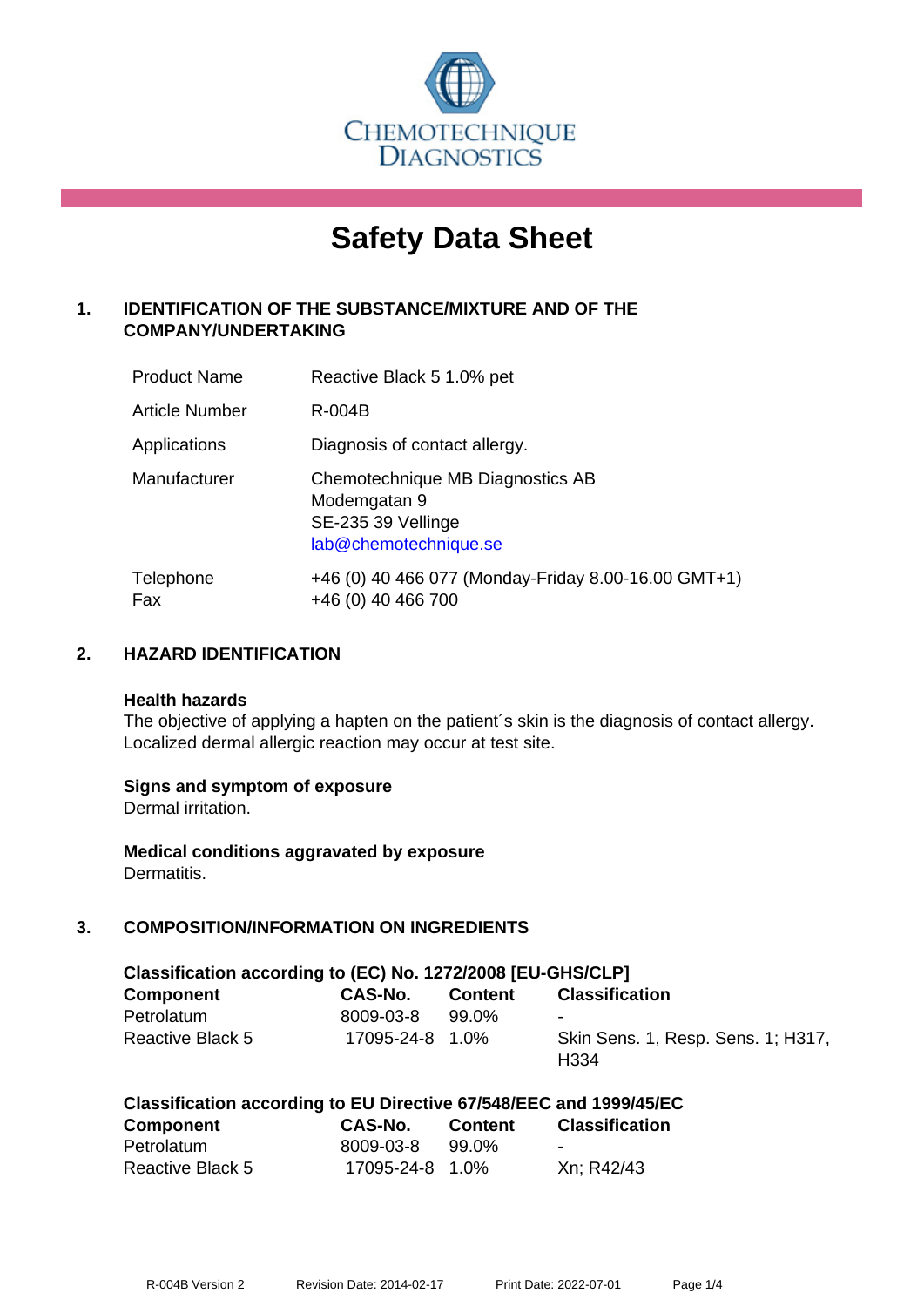## **4. FIRST AID MEASURES**

## **Emergency and first aid procedures**

Obtain medical attention.

# **5. FIRE-FIGHTING MEASURES\***

#### **Suitable extinguish media**

CO2, powder or water spray. Fight larger fires with water spray or alcohol resistant foam.

# **For safety reasons unsuitable extinguishing agents**

Water with full jet.

## **Special protective equipment for fire-fighters**

Wear self-contained respiratory protective device. Wear fully protective suit.

\*Data is shown for petrolatum only

## **6. ACCIDENTAL RELEASES MEASURES**

**Steps to be taken if material is released or spilled** Contain and place in a closed container.

# **7. HANDLING AND STORAGE**

**Precautions to be taken in handling and storage** Store dark at 5-8°C. Avoid extended exposure to light. FOR EXTERNAL USE ONLY.

# **8. EXPOSURE CONTROLS/PERSONAL PROTECTION**

**Respiratory protection** Not required.

**Ventilation** Local exhaust.

**Protective gloves** Disposal gloves.

#### **Eye protection** Not required with normal use.

## **Work/Hygienic practices**

Wash hands after each use.

## **9. PHYSICAL AND CHEMICAL PROPERTIES**

Odour **Odourless** 

Appearance Black Semi Solid

Melting point\* 50-55° C Flash point\*  $>100^{\circ}$ C

Boiling point\* No data available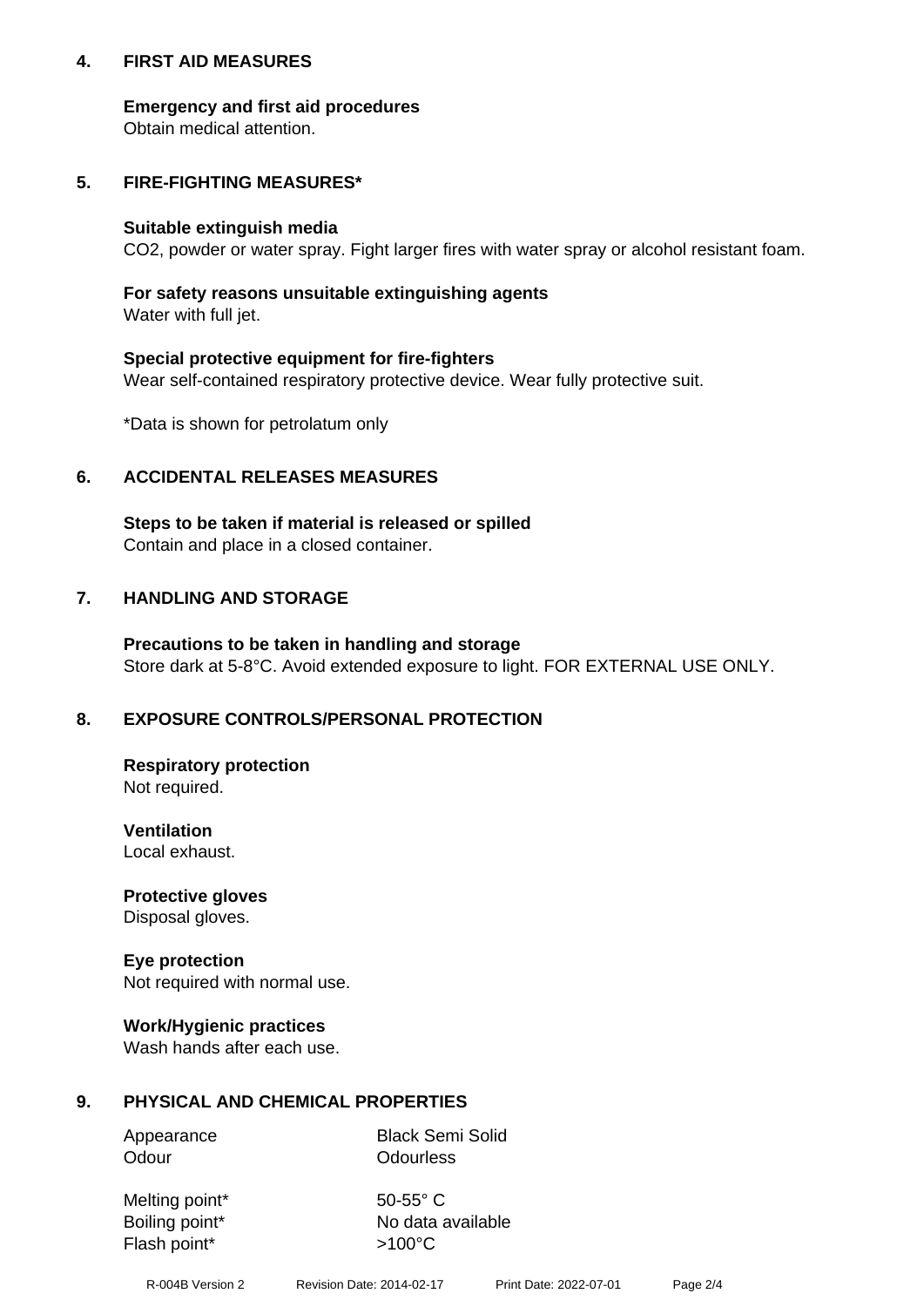Density\* No data available. Solubility in/Miscibility with Water\*

Self ignition\* Product does not self ignite. Danger of explosion\* Product does not present an explosion hazard. Insoluble

\*Data is shown for petrolatum only

# **10. STABILITY AND REACTIVITY**

#### **Incompability**

May react with strong oxidizing agents.

#### **Stability**

Stable at recommended storage conditions.

#### **Hazardous byproducts**

Combustion may generate CO, CO2 and other oxides.

**Hazardous polymerization**

Will not occur.

## **11. TOXICOLOGICAL INFORMATION**

No data available.

## **12. ECOLOGICAL INFORMATION**

No data available.

## **13. DISPOSAL CONSIDERATIONS**

#### **Waste disposal method**

Comply with federal, state/provincial and local regulation.

#### **14. TRANSPORT INFORMATION**

Not dangerous goods.

## **15. REGULATORY INFORMATION**

The classification is according to the latest editions of the EU lists, and extended by company and literature data.

## **16. OTHER INFORMATION**

#### **Text of H-statements and R-phrases mentioned in Section 3**

| Skin sensitization (Category 1)                   |
|---------------------------------------------------|
| Respiratory sensitization (Category 1)            |
| May cause an allergic skin reaction               |
| May cause allergy or asthma symptoms or breathing |
|                                                   |